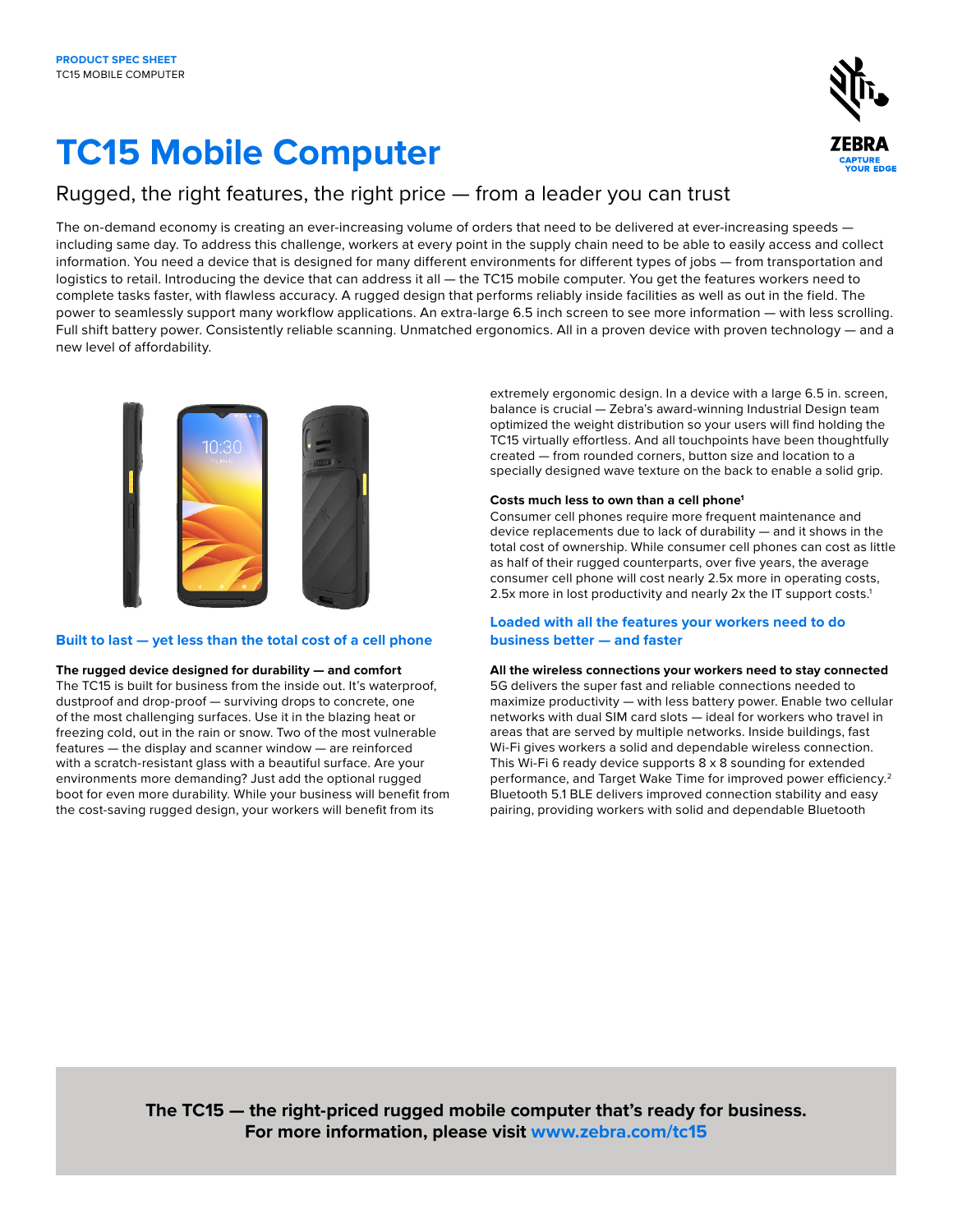connections to headsets, mobile printers and more. And with NFC 'one-tap', workers can just tap to pair a device, check an ID card, verify a package on a loading dock and more.

#### **World-class integrated scanning**

Virtually every industry relies on crucial business data embedded in barcodes. But capturing barcode data with the camera in consumer smartphones is slow and cumbersome, requiring alignment of barcode and scanner — and an undamaged barcode. With the integrated omni-directional enterprise-class scanner, there's no need to align barcode and scanner. Workers get split-second effortless point-and-shoot capture of virtually any barcode including 1D, 2D and Digimarc — even if they are damaged, poorly printed or dirty. The scanner also captures images, enabling third party OCR applications to automatically capture text information, such as license plate data to streamline the ticketing process, information on labels to track shipments in a warehouse, and serial numbers in manufacturing to track and trace parts and equipment. And support for Unique Device Identification (UDI) barcodes enables better tracking and management of assets and equipment.

#### **An exceptionally large 6.5 inch display**

The large screen means more information and less scrolling. The display is easy to read indoors and outside — even in bright sunlight. It works when wet, even with gloves — ideal on rainy or snowy days. And it supports all the familiar gestures your workers already use on their personal cell phones, virtually eliminating the need for training.

#### **The constant battery power your workers need**

The 5000 mAh high capacity battery is more than you need for a full shift. With fast charging, batteries are 80 percent charged in less than two hours. And since the battery is removable, devices are never out of service — a dead battery can be replaced with a fully charged battery at any time.

#### **The power to run all your applications — simultaneously**

The advanced Qualcomm octa-core 2.2 GHz processor provides users with the fast response times they expect on all the apps they need — from GPS to the most data-intensive applications.

#### **Take ultra-high resolution photos**

Take sharp, detailed photographs for proof of condition and delivery, visual in-store merchandising audits to ensure quality and compliance and more with the 13 MP autofocus rear camera.

#### **Resolve issues faster with video calls**

Personalize your communications with video calls that also improve workflow efficiency and reduce errors. The TC15 enables workers to reach managers or a remote product expert for on-the-spot answers to questions customers may have about a product, improving the quality and speed of customer service. And field service technicians can get help from a remote expert technician to enable a repair on the first visit, eliminating the high cost of a second visit — and improving customer satisfaction.

#### **Business-class accessories for easier device management**

Charge the TC15 and a spare battery with the TC15 charging cradle — ideal for multi-shift work environments. If you charge devices in a backroom, you can connect as many chargers as you need with a snap-on connector. A quick-release hand strap provides a safe and secure grip. For more demanding environments, a rugged boot allows devices to handle a 5 ft./1.5 m drop. And you can charge the TC15 in the charging cradle with or without the protective boot.

#### **Increase the productivity of your workforce and device value with no-cost Zebra Mobility DNATM Professional tools**

#### **Make your devices more secure**

Add powerful enterprise features to standard Android with Mobility Extensions (Mx) — choose from over a hundred features to increase security, improve device manageability and more. Control the GMS apps and services that are available on your devices with GMS Restricted Mode. Automatically enable EMM support for every feature in your TC15 with OEMConfig. Control the applications and device features workers can access with Enterprise Home Screen no developer required.

#### **Easily integrate devices into your business**

Enter barcodes into your apps right out of the box with DataWedge — no programming required. Integrate all the features of your devices into your apps with Zebra's Enterprise Mobility Development ToolKit (EMDK).

#### **Easily get and keep devices in the hands of your workers**

Stage a handful or thousands of devices for use in seconds with all the right device settings and all of your apps with StageNow. Collect targeted diagnostics for easier troubleshooting with RxLogger. And you can test all main mobile computer systems with the press of a button with Device Diagnostics. Device issues that can be resolved on site are easily identified, eliminating the high cost of needlessly shipping a device to the repair center.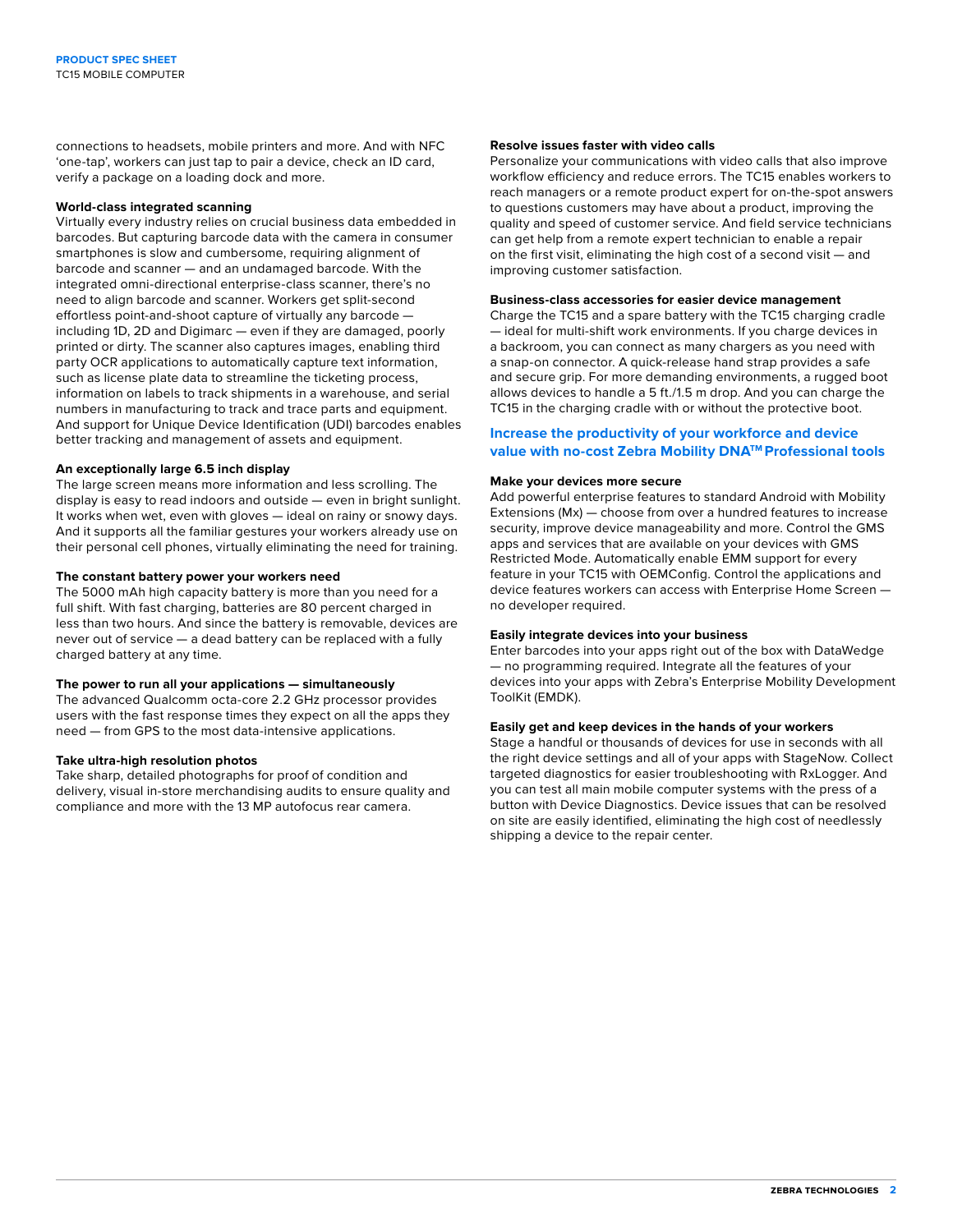# **Specifications Markets and** <br> **Specifications**

| <b>Physical Characteristics</b>            |                                                                                                                                                                                 |
|--------------------------------------------|---------------------------------------------------------------------------------------------------------------------------------------------------------------------------------|
| <b>Dimensions</b>                          | 6.92 in. L x 3.09 in. H x 0.56 in. D<br>175.8 mm L x 78.6 mm W x 14.2 mm D                                                                                                      |
| Weight                                     | 9.38 oz/266 g                                                                                                                                                                   |
| Display                                    | 6.5 inch/16.51 cm HD+, 720 x 1600, 450 NITS                                                                                                                                     |
| <b>Touch Panel</b>                         | Capacitive multi-touch                                                                                                                                                          |
| Power                                      | Removable, rechargeable Li-Ion battery, 5,000<br>mAh; 19.35Wh                                                                                                                   |
| <b>SIM</b>                                 | Dual nano SIM or One NANO one Micro SD                                                                                                                                          |
| Network<br><b>Connections</b>              | WLAN, WWAN, WPAN, Type C USB 2.0                                                                                                                                                |
| <b>Notifications</b>                       | Audible tone; multi-color LEDs; vibration                                                                                                                                       |
| Keypad                                     | On-screen touch keypad                                                                                                                                                          |
| <b>Voice and Audio</b>                     | Speaker 1 Watt<br>Two (2) microphones<br>Audio headset supported from USB-C port or<br>Bluetooth                                                                                |
| <b>Buttons</b>                             | Scan button on each side; volume up/down<br>button; power button; Programmable button                                                                                           |
| <b>Performance Characteristics</b>         |                                                                                                                                                                                 |
| CPU                                        | Qualcomm Snapdragon™ SM6375<br>Octa- (8) Core 2.2 GHz (2) & 1.8 GHz (6)                                                                                                         |
| <b>Operating System</b>                    | Android 11 with built-in support for a future<br>Android release                                                                                                                |
| Memory                                     | 4 GB RAM/64 GB Flash                                                                                                                                                            |
| Security                                   | Verified boot, secure boot                                                                                                                                                      |
| <b>User Environment</b>                    |                                                                                                                                                                                 |
| <b>Operating Temp.</b>                     | 14°F to 122°F/-10°C to 50°C                                                                                                                                                     |
| Storage Temp.                              | -40°F to 158°F/-40°C to 70°C                                                                                                                                                    |
| Humidity                                   | 5% to 95% non-condensing                                                                                                                                                        |
| <b>Drop Specifications</b>                 | 4 ft./1.2 m drop to concrete per MIL-STD 810G<br>across operating temperature<br>5 ft./1.5 m drop to concrete per MIL-STD 810G<br>across operating temperature with rugged boot |
| <b>Tumble Specification</b>                | 1,000 tumbles, 1.6 ft./0.5 m                                                                                                                                                    |
| Sealing                                    | IP65 and IP67                                                                                                                                                                   |
| Vibration                                  | Sine: 4 g's peak, 5 Hz to 2 kHz, 1 hour duration<br>per axis<br>Random: $0.04$ g <sup>2</sup> /Hz or 6 g RMS, 20 Hz to 2 kHz                                                    |
| Electrostatic<br>Discharge (ESD)           | +/-15 kV air discharge, +/- 8 kV direct discharge;<br>+/- 8 kV indirect discharge                                                                                               |
| <b>Interactive Sensor Technology (IST)</b> |                                                                                                                                                                                 |
| Light Sensor                               | Automatically adjusts display brightness, display<br>backlight                                                                                                                  |
| <b>Motion Sensor</b>                       | 3-axis gyroscope; 3-axis accelerometer                                                                                                                                          |
| <b>Proximity Sensor</b>                    | Automatically detects when the user places the<br>handset against head during a phone call to<br>disable display output and touch input                                         |
| <b>Data Capture</b>                        |                                                                                                                                                                                 |
| Scanning                                   | SE4100 1D/2D Scan Engine, SE4710 1D/2D Scan<br>Engine <sup>3</sup>                                                                                                              |

| Camera                          | Rear camera: 13 MP auto-focus camera with user<br>controllable LED flash<br>Front camera: 5 MP                                                                                                                                                                                                                                                                                                                                                                                                                                                                                         |
|---------------------------------|----------------------------------------------------------------------------------------------------------------------------------------------------------------------------------------------------------------------------------------------------------------------------------------------------------------------------------------------------------------------------------------------------------------------------------------------------------------------------------------------------------------------------------------------------------------------------------------|
| <b>NFC</b>                      | Reader/Writer: ISO 14443 Type A and B, MIFARE,<br>FeliCa®, ISO 15693, NFC Forum Tag Types 1 to 5;<br>Host Card Emulation, NFC Forum compliant                                                                                                                                                                                                                                                                                                                                                                                                                                          |
| <b>Wireless WAN Data</b>        |                                                                                                                                                                                                                                                                                                                                                                                                                                                                                                                                                                                        |
| Radio Frequency<br>Band         | Support for 3GPP Rel-15, SA&NSA, 4x4<br>MIMO, NRCA, DLCA<br>5G FR1: n1/2/3/5/7/8/20/28/38/40/41/66/77/78<br>LTE: B1/2/3/4/5/7/8/20/28/B38/39/40/41/42/43<br>UMTS: B1/2/4/5/8<br>GSM: 850/900/1800/1900                                                                                                                                                                                                                                                                                                                                                                                 |
| <b>GPS</b>                      | GPS with A-GPS; Glonass; BeiDou; Galileo                                                                                                                                                                                                                                                                                                                                                                                                                                                                                                                                               |
| <b>Wireless LAN</b>             |                                                                                                                                                                                                                                                                                                                                                                                                                                                                                                                                                                                        |
| Radio                           | Wi-Fi 5<br>802.11a/b/g/n/ac/d/h/i/r/w/k IPv4, IPv6                                                                                                                                                                                                                                                                                                                                                                                                                                                                                                                                     |
| Data Rates                      | 2.4 GHz: 802.11b/g/n - 20 MHz, 40 MHz - up to<br>150 Mbps<br>5 GHz: 802.11a/g/n/ac - 20 MHz, 40 MHz, 80 MHz<br>- up to 433 Mbps                                                                                                                                                                                                                                                                                                                                                                                                                                                        |
| <b>Operating Channels</b>       | Bands Of Operation: 2.4 GHz:<br>2.4 GHz to 2.497 GHz channels 1-13<br>Band of operation 5 GHz:<br>20 MHz channels:<br>5.15 GHz - 5.25 GHz (channels 36-48)<br>5.25 GHz - 5.35 GHz (channels 52-64)<br>5.470 GHz - 5.725 GHz (channels 100-140,144)<br>5.725 GHz - 5.825 GHz (channels 149-161)<br>5.825 GHz - 5.850 GHz (channel 165)<br>40 MHz channels (38, 46, 54, 62, 102, 110, 118, 126,<br>134, 142, 151, 159)<br>80 MHz channels (42, 58, 106, 122, 138, 155)<br>Actual operating channels/frequencies and<br>bandwidths depend on regulatory rules and<br>certification agency |
| Security and<br>Encryption      | <b>WEP Encryption</b><br>WPA-Personal and WPA-Enterprise security modes<br>with TKIP encryption<br>WPA2-Personal and WPA2-Enterprise security<br>modes with TKIP and AES encryptions.<br>WPA3-Personal and WPA3-Enterprise security;<br>EAP-TTLS (PAP, MSCHAP, MSCHAPv2); PEAPv0-<br>MSCHAPv2; PEAPv1-EAP-GTC; EAP-TLS                                                                                                                                                                                                                                                                 |
| Fast Roam                       | 802.11r (Over-The-Air)                                                                                                                                                                                                                                                                                                                                                                                                                                                                                                                                                                 |
| Certifications                  | WFA 802.11ac; WFA 802.11n; WFA WMM; WFA WPA<br>and WPA2 certification in Personal & Enterprise<br>modes; WFA WPA3; WFA Wi-Fi Direct                                                                                                                                                                                                                                                                                                                                                                                                                                                    |
| <b>Wireless PAN</b>             |                                                                                                                                                                                                                                                                                                                                                                                                                                                                                                                                                                                        |
| Bluetooth                       | Bluetooth 5.1 BLE, Class 2                                                                                                                                                                                                                                                                                                                                                                                                                                                                                                                                                             |
| Warranty                        |                                                                                                                                                                                                                                                                                                                                                                                                                                                                                                                                                                                        |
| www.zebra.com/warranty          | Subject to the terms of Zebra's hardware warranty statement, the TC15 is<br>warranted against defects in workmanship and materials for a period of one (1)<br>year from the date of shipment. For complete warranty statement, please visit                                                                                                                                                                                                                                                                                                                                            |
| <b>Environmental Compliance</b> |                                                                                                                                                                                                                                                                                                                                                                                                                                                                                                                                                                                        |

RoHS Directive 2011/65/EU; Amendment 2015/863; REACH SVHC 1907/2006 For a complete list of product and materials compliance, please visit [www.zebra.com/environment](http://www.zebra.com/environment)

# **Applications**

#### **Transportation and Logistics**

- Proof of delivery
- Proof of condition
- Route accounting
- Employee ID checks
- Asset management **Retail and Hospitality**
- Price check
- Info/Item look up
- Task assignment/ management
- Inventory and cycle counts
- Put-away
- Replenishment
- Order picking
- Receiving/shipping
	- Asset management

### **Field Service**

- Parts inventory Route accounting and invoicing
- Route optimization
- Scheduling and
- location-based services
- Training
- Asset management

#### **Manufacturing/ Warehousing**

- Picking/collecting
- **Shipping**
- **Receiving**
- Asset management